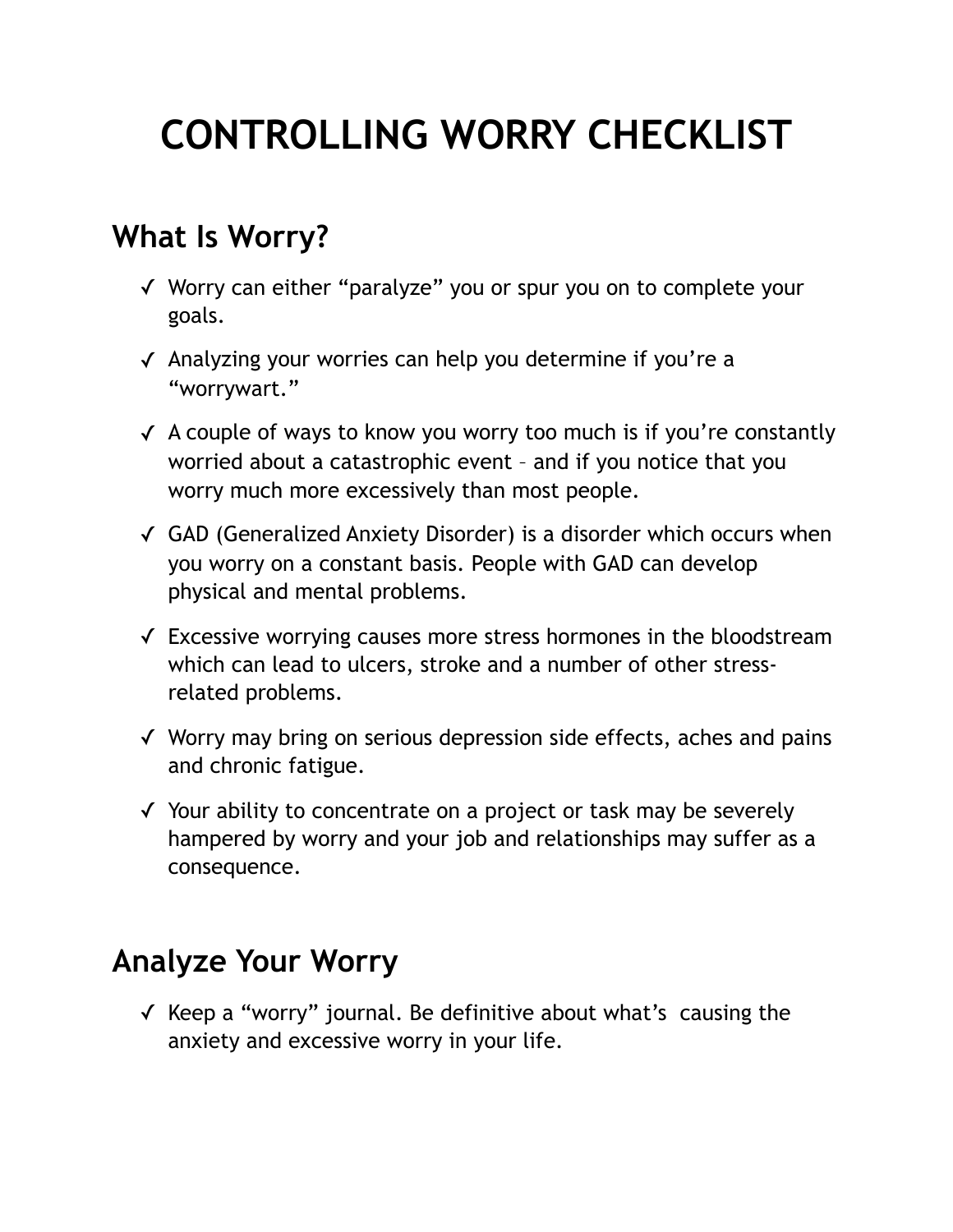- $\checkmark$  Know that some worry is perfectly normal. If you don't have a job or any savings you'll naturally be worried about keeping a roof over your head and food in your stomach.
- ✓ Most worry issues can be dealt with. You may be overanalyzing your problems and causing excess worry. Panic attacks can occur over absolutely nothing.
- ✓ Include as much information about your worry pattern as you can. When you begin to write down your worries and when they occur, you'll see an emerging pattern. Be very specific.
- ✓ There are online apps that can help. "Worry Watch" and other journaling applications can be downloaded onto your computer or mobile device to help you get instant access to a way of recording your momentary worries.
- ✓ Categorize your worries into topics such as financial, health, family and job. When you search for a solution to your worry problems, you'll be able to quickly see what your worry focus involves.
- ✓ Some worries never leave your mind. Worry about some issues is never far away from your thoughts.

### **Reducing Worries in General**

- ✓ Many worries come from past experiences. If you've experience trauma or anxiety in the past, it's normal to remember these moments at times and worry that the same thing may happen again. Shifting your thoughts to the present may be difficult to stop.
- ✓ Worries also stem from thoughts of the future. You worry about what's going to happen. It's a cycle of "what ifs" that can leave you tired and anxious about the future. Again, it's necessary to learn how to remain in the present moment.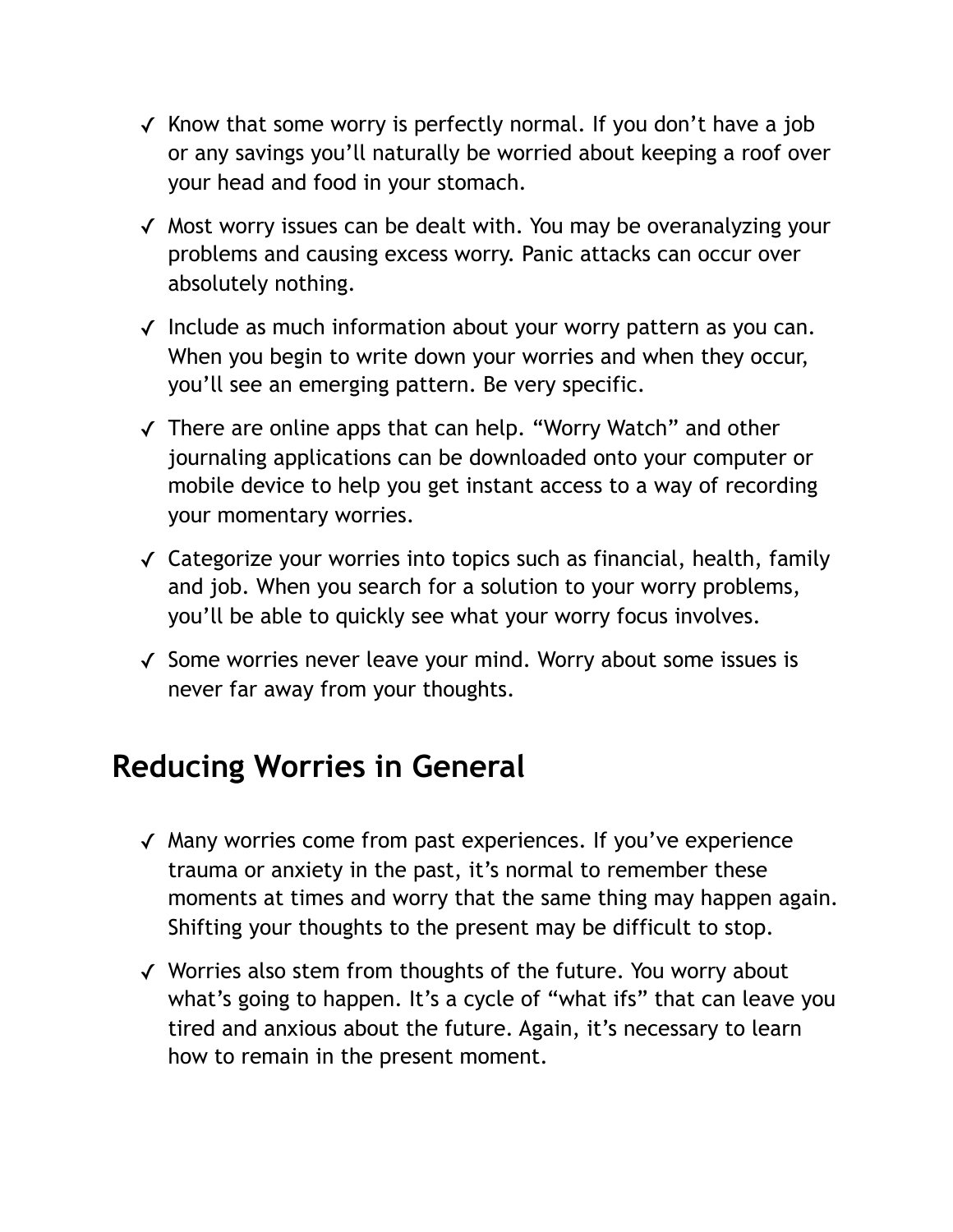- ✓ Decisive action is the only way to prevent worrying consequences. This is the most difficult thing to do for most chronic worriers. You just can't seem to let go of the worry and take steps to correct the problem.
- ✓ There are some specific actions you can take to stop the worry pattern. For example, you can choose a time span to devote to worrying. That makes it easier to turn off the worry at other times of the day – knowing you're going to have time to worry later on.
- ✓ Stop distorting reality by challenging your worries. Ask yourself if you're distorting the reality of a situation in your mind and that's making you feel more anxious. Cognitive distortions are worries that you know (intellectually) are ridiculous, but can't shake off.
- $\checkmark$  Be mindful about your worry pattern. For example, when you worry you tend to focus on the future (what might happen). Being mindful of that can focus you back into the present moment and helps to downgrade the actual problem.

## **Forget Criticism**

- ✓ Emotions are contagious. When people criticize you and you take it personally, you're giving them power over you. You can "catch" those negative thoughts as you would a flu bug.
- ✓ Women, in general, take criticism more personal than males. Studies show that guys seem to have more of an ability to shrug off criticism than women. Women sometimes blame themselves for negative reactions from others.
- ✓ Learn how to separate negative and positive criticism. Criticism sometimes comes from a point of jealousy or other emotions in others. Try to decipher which type of criticism you're hearing.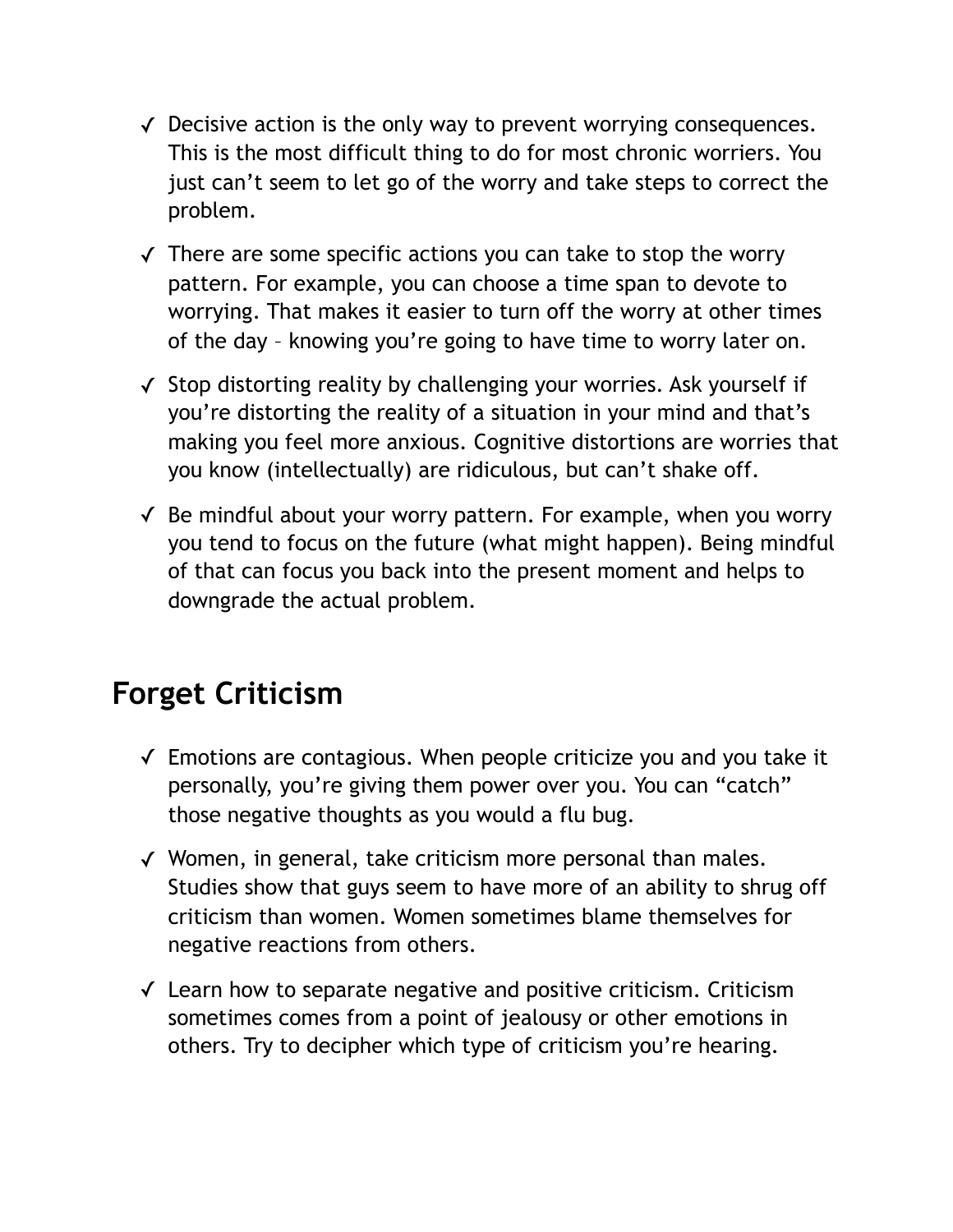- ✓ Respond to criticism with dignity and detachment. Taking control of your own emotions is a big and positive step in heading off worry patterns before they happen.
- ✓ Learn from the criticism. There may be some truths in the message that you can take away and better yourself with. Sometimes criticism hurts most when it's near to the truth.
- ✓ Ignore criticism which is delivered in anger or frustration. The object of the criticism may be to make you feel bad about something. Ignoring it can put the critic off guard and end the criticizing.
- ✓ Don't take criticism personally. Most criticism is subjective and every situation may be viewed differently by a host of people.

### **Living a Worry-Free Life**

- ✓ Free of chronic aches and pains, digestive problems, fatigue and depression.
- $\checkmark$  Belief in yourself that you do have the ability to learn new skills and the confidence to carry through on your goals and ambitions.
- ✓ Peaceful sleep. A good night's sleep, free of waking in a cold sweat with worry in the middle of the night can do wonders for your day.
- ✓ Eliminate uncertainty in your life. Because your mind is clearer, you can see things and problems for what they are and get the answers you need.
- ✓ Know how to use "productive worry" to get your act together rather than useless non-productive worry which leads to accomplishing nothing.